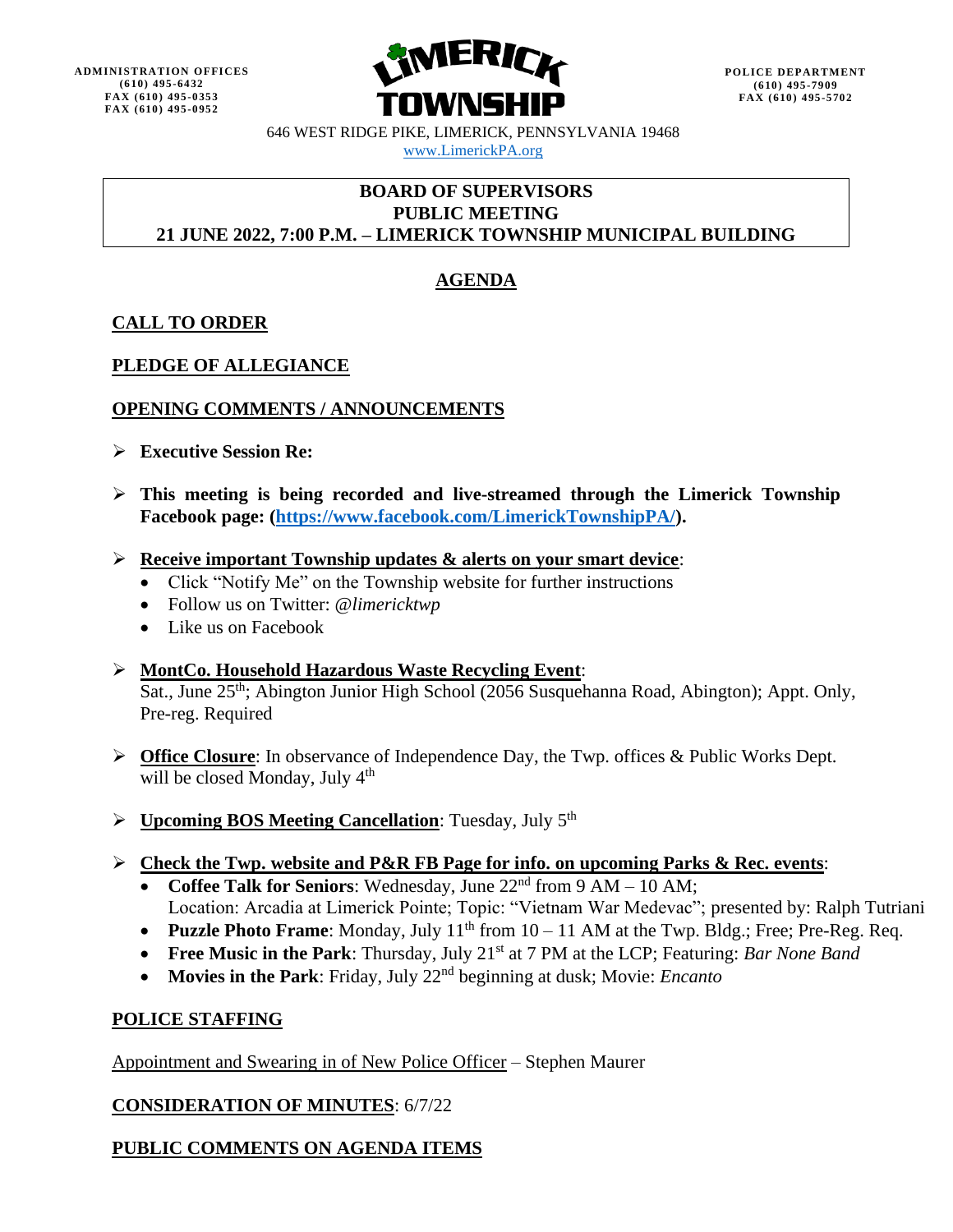Board of Supervisors June 21, 2022 Page 2, Agenda

### **BILLS LIST**: #12, 6/4/22 through 6/17/22, \$280,780.32

## **MONTHLY REPORTS: MAY**

Treasurer's Office Emergency Services Department Code Services Department Public Works Department Police Department Parks & Recreation Department

### **SUBDIVISION AND LAND DEVELOPMENT**

#### **Confirmed Appointment:**

Joe Rieger (Allan Myers) – Contractors Yard/Outdoor usage: Zara Drive; Lots 3 & 4

#### **Development Projects**:

| Name/File No.:       | Buckman's Lot Line Adjustment (#21-10) |
|----------------------|----------------------------------------|
| Location:            | 653 & 679 W. Ridge Pike                |
| <b>Review Phase:</b> | Preliminary/Final Plan Resolution      |
| Name/File No.:       | Verus Subdivision (#22-02A)            |
| Location:            | <b>Keystone Drive</b>                  |
| <b>Review Phase:</b> | Preliminary/Final Plan Resolution      |
| Name/File No.:       | LCC Lots $62/63$ (#22-03)              |
| Location:            | <b>Enterprise Drive</b>                |
| <b>Review Phase:</b> | <b>Preliminary Plan Resolution</b>     |
| Name/File No.:       | LCC Lots $64$ (#22-04)                 |
| Location:            | <b>Enterprise Drive</b>                |
| <b>Review Phase:</b> | <b>Preliminary Plan Resolution</b>     |

#### **Extension:**

Sanatoga Springs Lot 1 Phase 2 (#22-01): Extended to 10/19/22

### **OLD BUSINESS**

Award Bid – PECO Trail Fencing